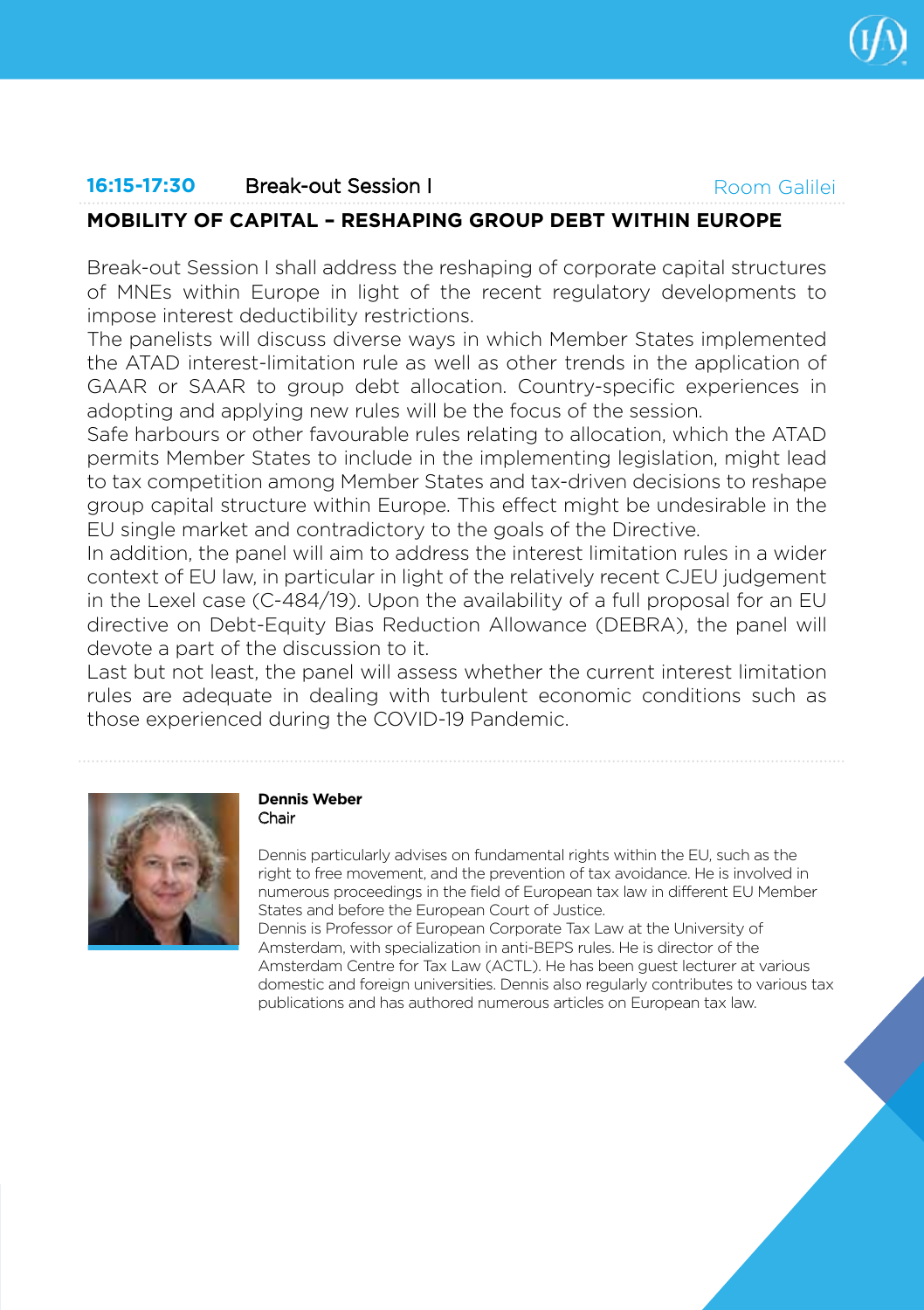

#### **Massimo Antonini**  Speaker

Massimo Antonini joined Chiomenti in 2004 and became a Partner in 2008. He has been head of the tax department from 2012 to 2018. He is currently member of the Managing Board of the Firm. Massimo is involved in cross border M&A deals and in tax litigations (before Italian and European Courts and International arbitrations), with specific reference to permanent establishment, tax residence, transfer pricing and beneficial ownership issues. He is member of the Supervisory board of the International Fiscal Association and member of the executive committee of the International Fiscal Association - Italian Branch. He is member of the Commission jointly established by the Ministries of Justice and

Finance for the reform of the tax Italian tax litigation procedure. He is listed as Band 1 in Chambers Europe and as Hall of fame in Legal 500. He regularly participates, as speaker, to national and international seminars and public conferences.

He regularly publishes articles on national and international tax matters.



#### **Will Fogarty Speaker**

William is a partner of Maples and Calder's Tax team in the Maples Group's Dublin office. He advises international financial institutions on Irish investment, financing and property transactions. He is very active in relation to Irish real estate and debt structuring. William also advises private equity firms on executive remuneration, carried interest structuring and VAT planning. William joined the Maples Group in 2011. Previously, he was a senior tax associate with Linklaters LLP in their London office. He has also worked in Macfarlanes LLP and a large Irish corporate law firm. William is a graduate of Trinity College Dublin and Cambridge University. He is also qualified as an Associate of the Irish Taxation Institute.

William has been ranked in Chambers Europe and The Legal 500. In The Legal 500's 2020 Guide, clients attested that "Will Fogarty proved, again and again, his ability to explain difficult tax structuring issues and provide the appropriate structures for our investments." Another client described him as "one of the best tax advisers I have come across in Europe" and added"He is strong technically but very practical and commercial in his advice." William is a contributor to various newspapers and legal publications on tax matters for Irish funds and other vehicles. He speaks on the tax changes for fund vehicles at our annual Maples Group Insights sessions. William is experienced in international structures and regularly works with international law and accounting firms on technical issues, such as the classification of ICAVs. William regularly represents financial services clients in Revenue disputes, including audits and enquiries and led the settlement of one of the largest Revenue cases in recent years.